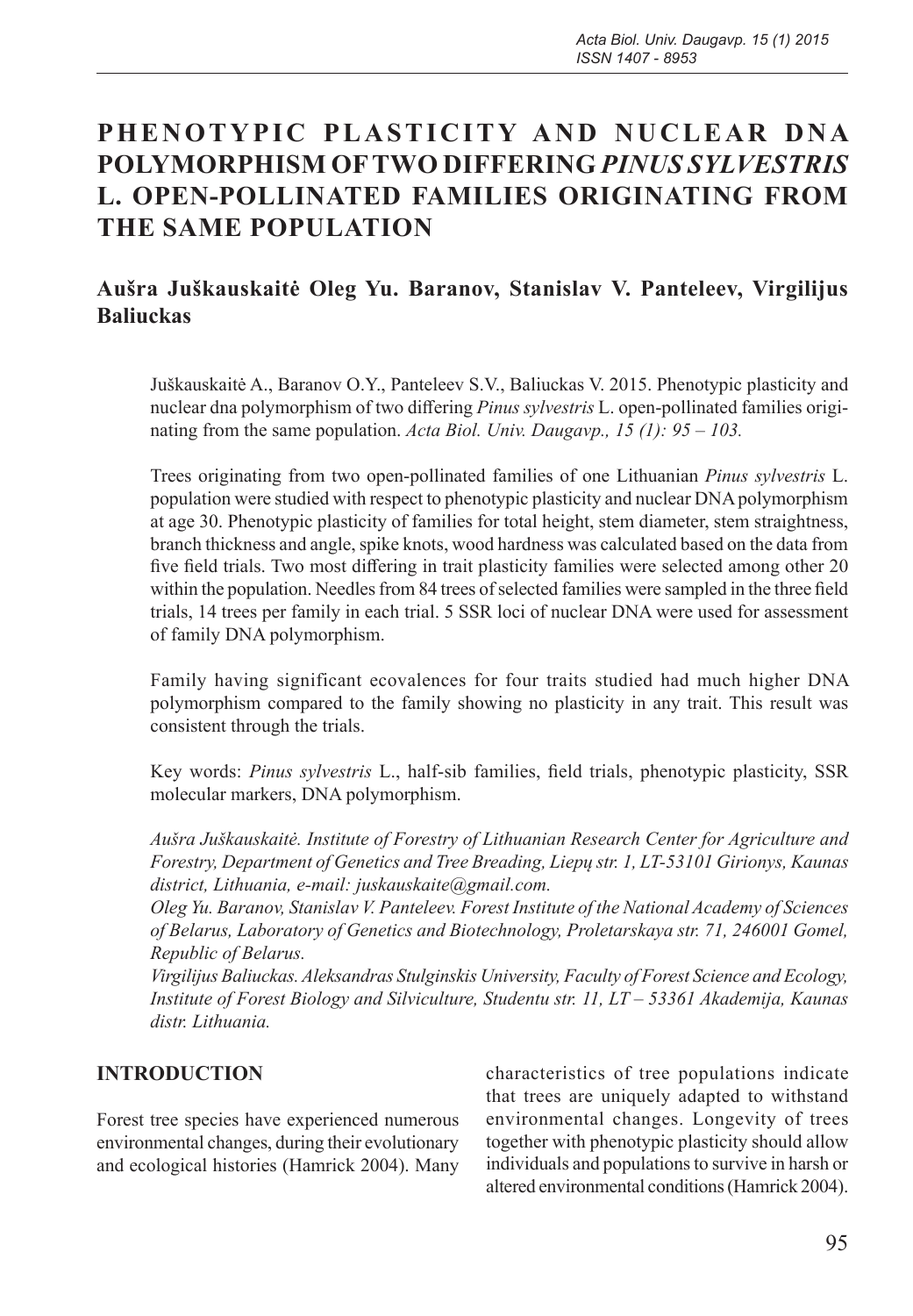Phenotypic plasticity is the ability of an organism to express different phenotypes in response to various environmental conditions (Bradshaw 1965, Sultan 2000). Plants respond with changes in phenology, physiology, and reproduction, and such changes may have consequences for biotic interactions and community composition. The populations of forest trees could respond to an extremely variable environments by becoming both more plastic and more genetically variable. Different responses to climate change occur not only in populations throughout a species range but also between individuals within a population. Over the last decades, the study of phenotypic plasticity has received extensive attention from scientists (Matesanz et al. 2010). Plasticity could be the ideal solution to the problem of environmental heterogeneity: all that is needed is to select those genotypes that produces the best suited phenotypes across the range of environments (Pigliucci 2001a).

Heterozygosity is a measure of genetic variation within a population. High heterozygosity value may be due to long-term natural selection for adaptation, to the mixed nature of the breeds or to historic mixing of strains of different populations. A low level of heterozygosity may be due to isolation with the subsequent loss of unexploited genetic potential. One of the first authors who have started to examine the relationship between heterozygosity and plasticity was Lerner (1954). He proposed that highly heterozygous individuals have lower levels of phenotypic variation than do predominantly homozygous individuals. He presented a large body of evidence, primarily from domesticated animals and plants, to support his hypothesis that high levels of heterozygosity enhanced developmental homeostasis among individuals within populations.

Schlichting (1986) reviewed the two hypotheses about the relationship between heterozygosity and plasticity. The first hypothesis states that phenotypic plasticity should increase as the amount of heterozygosity decreases, due to the increase in developmental instability caused by deleterious homozygous recessive genes. This hypothesis arises from assumption that there is a direct relationship between plasticity and instability (i.e. unstable genotypes will be more plastic). The second hypothesis proposes that an inverse relationship between the amount of phenotypic plasticity and heterozygosity may exist, because they represent alternative methods of dealing with environmental heterogeneity. A number of studies was carried out to test these hypothesis, mostly with herbaceous plants and animals.

Scots pine (*Pinus sylvestris* L.) is the most common conifer species in Lithuania. It is one of the most important forest tree species in Europe both economically and ecologically. Forest genetic resources are important as a source of evolutionary potential for adaptation to changes in climate and other ecological factors. If environmental change is directional and continuous, trees in particular may have the potential to adapt genetically (Hamrick 2004). Unraveling the forces shaping genetic variation within and between species has long been of interest in population genetics. An understanding of the genetic structure of a population is the key to our understanding of the importance of the genetic resources and the importance of genes for the conservation of species and biodiversity. Scots pine is one of the most genetically studied forest tree species. The importance of the species for timber production has resulted in tree breeding programmes with Scots pine being carried out in most European countries.

The aim of the study was to assess the phenotypic plasticity and genetic diversity of half-sib open-pollinated families originating from one Lithuanian of *Pinus sylvestris* L. population using genetic polymorphism analysis of nuclear DNA loci.

## **MATERIAL AND METHODS**

The object of molecular genetic study were openpollinated half-sib families of one Lithuanian *Pinus sylvestris* L. population. The offspring of two families (No.462 and No.479) were studied with respect to phenotypic plasticity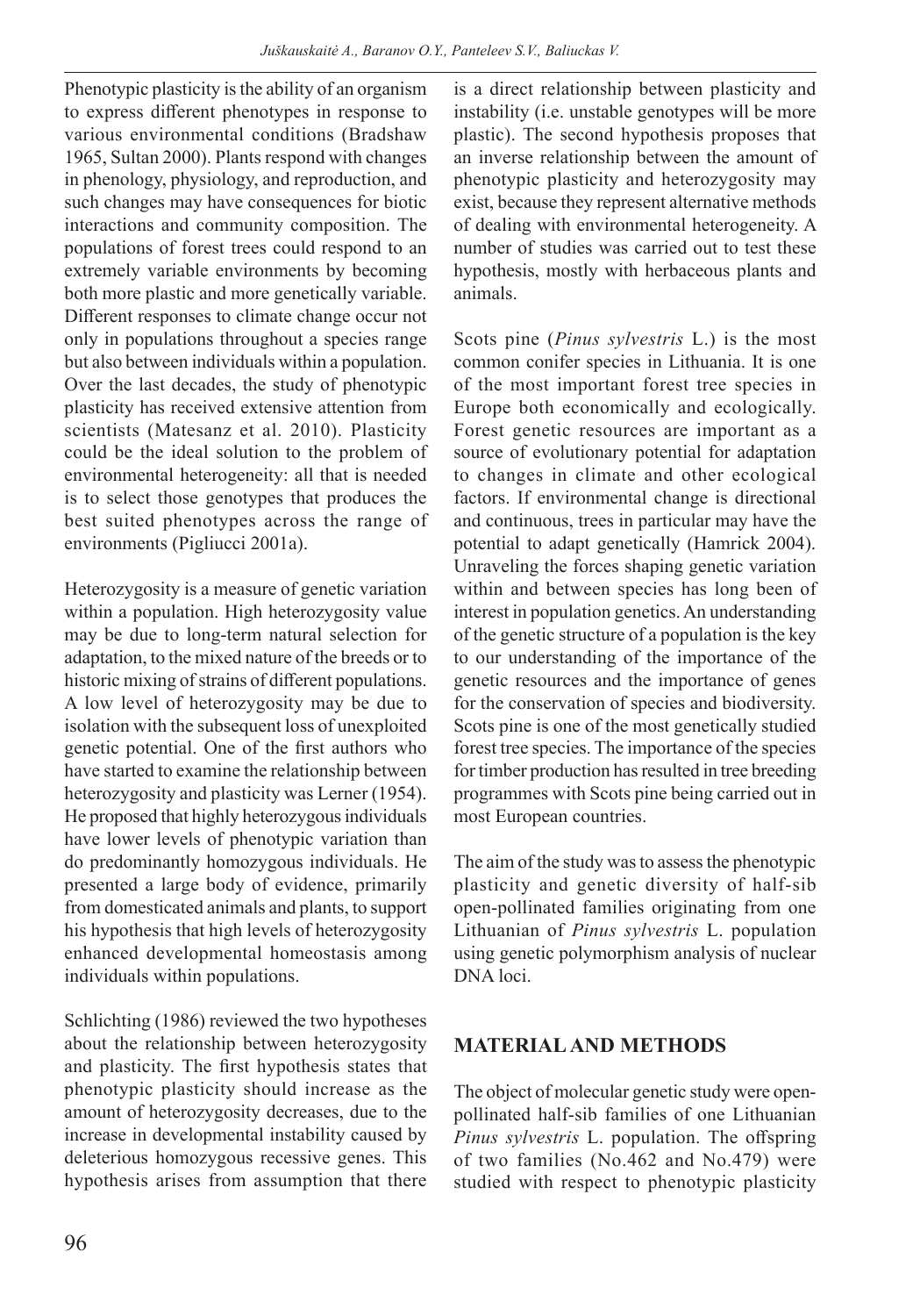and nuclear DNA polymorphism at age 30. Field trials with open-pollinated progeny of Lithuanian *Pinus sylvestris* L. populations were established in different provenance regions in 1983. (Fig. 1). Phenotypic plasticity of families for total height, stem diameter, stem straightness, branch thickness and angle, spike knots, wood hardness were calculated based on the data

from five field trials. Two most differing in trait plasticity families were selected among other 20 within the population. The significance of ecovalence values of families in analysis of genotypic stability was tested using the method developed by Shukla (1972). Pine needles were used for DNA extraction. Needles from 84 trees of selected families were sampled in the three

Table 1. SSR markers used in this study: locus code, sequence of primers and size

| Locus code       | Sequence of primers $(5^{\circ}-3^{\circ})$ | Size bp |  |
|------------------|---------------------------------------------|---------|--|
| PtTX 3116        | CCTCCCAAAGCCTAAAGAATCATAAAG                 | 170     |  |
|                  | <b>GCCTTATCTTACAGAA</b>                     |         |  |
| <b>PtTX 4001</b> | CTATTTGAGTTAAGAAGGGAGTC                     | 236     |  |
|                  | <b>CTGTGGGTAGCATCATC</b>                    |         |  |
| PtTX2123         | GAAGAACCCACAAACACAAG                        | 190     |  |
|                  | GGGCAAGAATTCAATGATAA                        |         |  |
| PtTX3013         | <b>GCTTCTCCATTAACTAATTCTA</b>               | 119     |  |
|                  | <b>TCAAAATTGTTCGTAAAACCTC</b>               |         |  |
| PtTX3020         | GTCGGGGAAGTGAAAGTA                          | 180     |  |
|                  | <b>CTAGGTGCAAGAAAAGAGTAT</b>                |         |  |



Fig. 1. Field trials with open-pollinated progeny of Lithuanian *Pinus sylvestris* L. populations, established in 1983. The tree samples for DNA analysis were taken from the labeled field trials.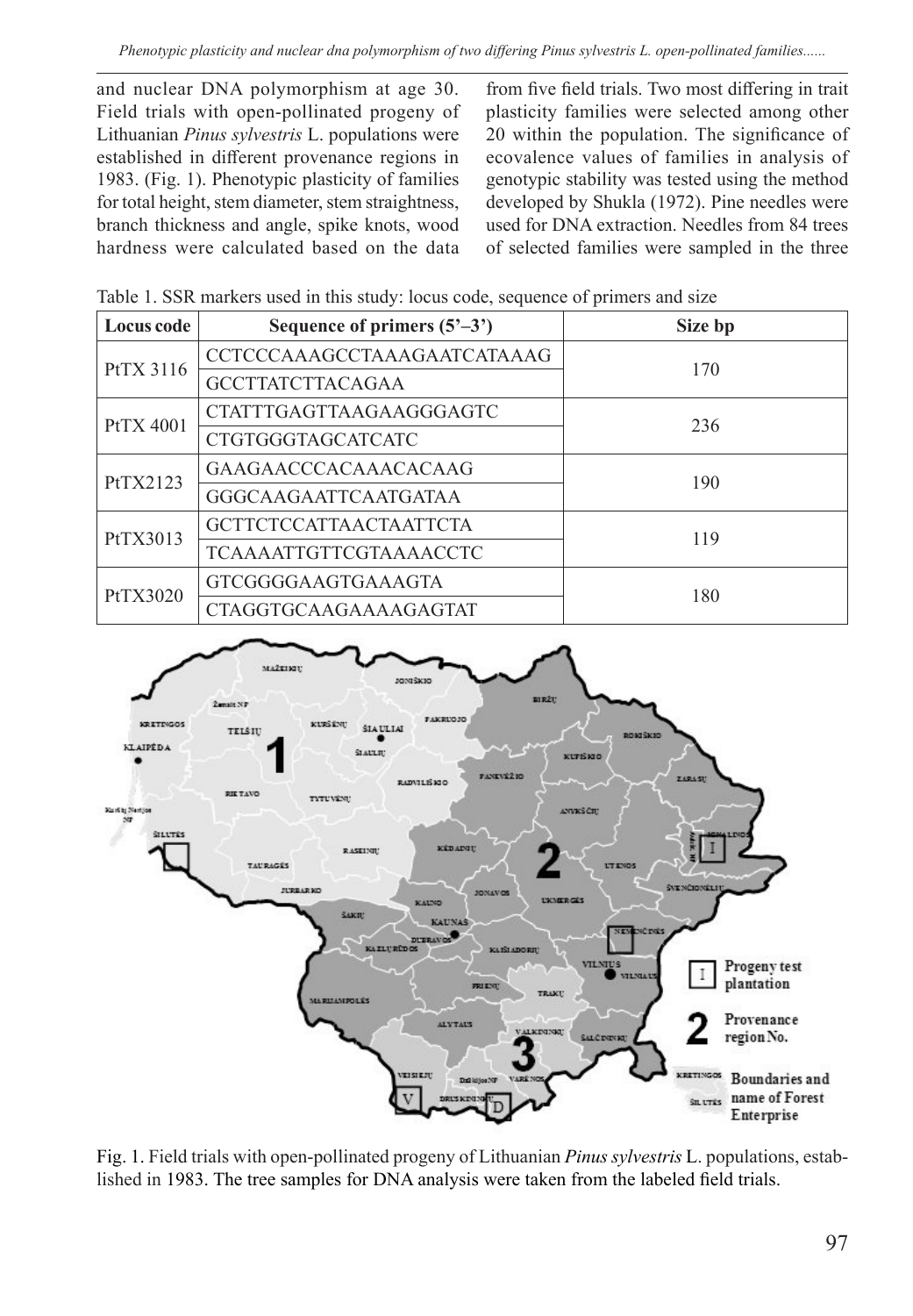field trials, 14 trees per family in each trial. DNA samples isolated using modified CTAB procedure. 5 SSR loci of nuclear DNA were used for assessment of family DNA polymorphism (Table 1). Results were analyzed using the software package GeneMapper 4.0 (Applied Biosystems). Dendrogram was constructed by applying UPGMA (unveighted pair-group method of arithmetic averages).

# **RESULTS**

39 alleles were identified at five microsatellite loci, with an average of 7.8 alleles per locus. The highest diversity was found at locus PtTX 4001 with 14 alleles. The loci PtTX3013, PtTX 3116, PtTX3020 and PtTX2123 had 3, 13, 6, and 3 alleles, respectively.

The presence of a wide range of polymorphism was revealed among the studied genes. Average heterozygosity at each locus and for each family can be estimated from allele frequencies at each locus. Locus heterozygosity is estimated by summing the heterozygosity at all loci for each family and averaging this quantity over all families. The highest level of heterozygosity was detected for 2 loci: PtTX3116 and PtTX4001,  $(H_{E})$ exceeded 60%, Table 2). The next group, which included 2 locus (PtTX3013 and PtTX2123), has an average level of variability, since the value of expected heterozygosity ranged from 27% to 43%. Locus PtTX3020 characterized



Fig. 2 Distribution of parameter values of expected heterozygosity  $(H<sub>c</sub>)$  at 5 loci among the investigated objects of Scots pine.

by low variability, for which the value of  $H_{E}$ did not exceed 10%. This turned out to be least polymorphic locus in all the investigated objects (462I, 479D, 479V).

The most important parameter is  $H<sub>e</sub>$ , characterizing half-sib offspring family No.462 (high ecological plasticity), regardless of regional origin of the locus (Fig. 2). The expected heterozygosity (also called gene diversity) is calculated from individual allele frequencies (Nei 1987).

The highest average value of expected heterozygosity  $(H<sub>r</sub>)$  was obtained in 462V Scots pine family (Fig. 2). 462D and 462I families have similar expected heterozygosity. The lowest average values was calculated for 479D and 479V families.

Fig. 3 shows that locus PtTX 3116 has the highest value in 462D family. That probably indicates the location of the marker in linkage group with loci associated with ecological plasticity number of morphological parameters of Scots pine. The lowest values, as in previous figure, was calculated to 479D and 479V families.

Analysis of the distribution parameters in observed heterozygosity among the investigated objects also revealed certain regularities in the variation of the  $H_0$  index. The observed heterozygosity is defined as the percentage of loci heterozygous per individual or the number of individuals heterozygous per locus.



Fig. 3 Distribution of parameter values expected heterozygosity  $(H_F)$  at locus PtTX 3116 among the investigated objects of Scots pine.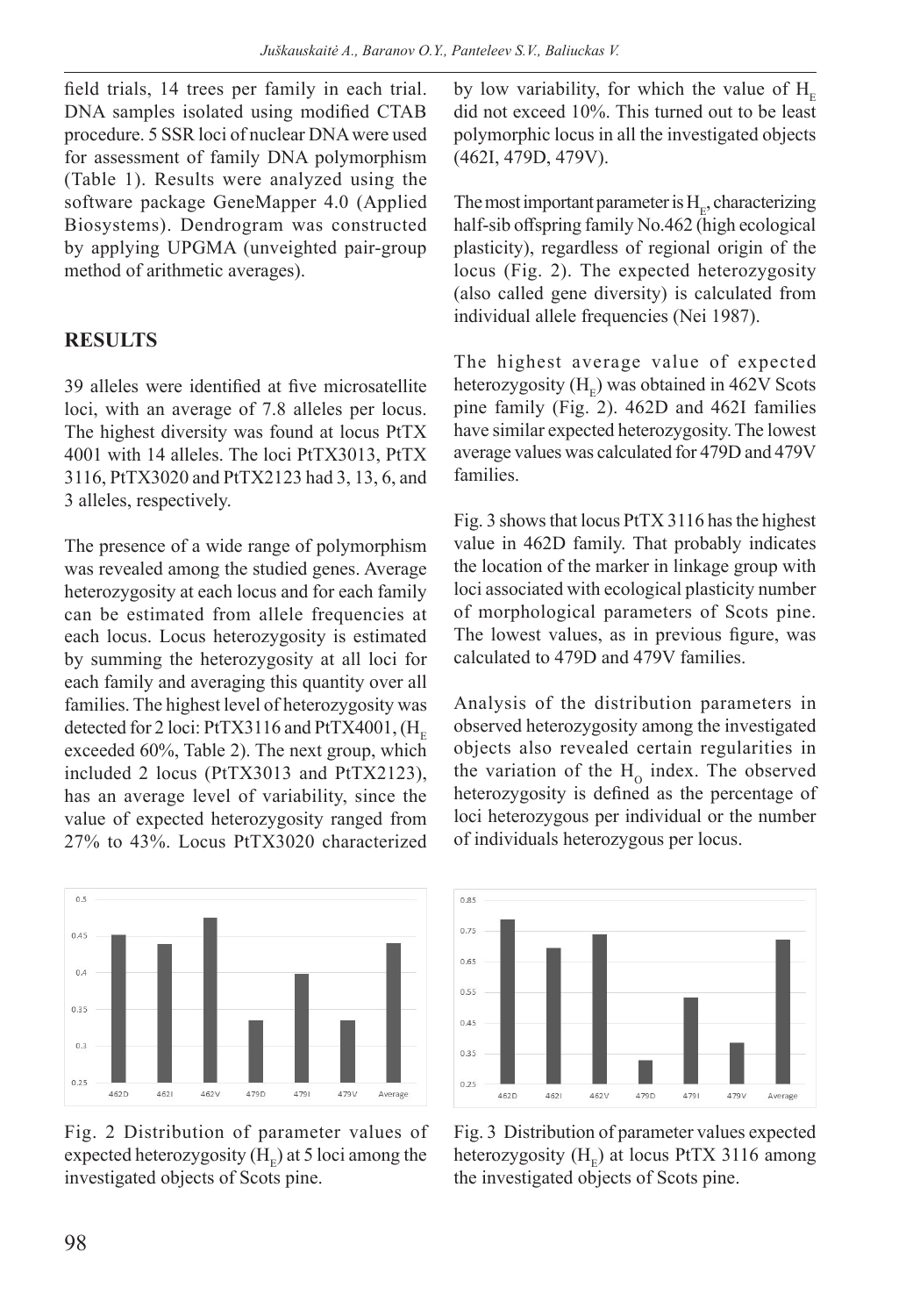*Phenotypic plasticity and nuclear dna polymorphism of two differing Pinus sylvestris L. open-pollinated families......*

| $\mu$ , obergatoa objecto |                     |              |                     |              |                  |                   |  |  |
|---------------------------|---------------------|--------------|---------------------|--------------|------------------|-------------------|--|--|
| Object<br>name            | <b>PtTX</b><br>3013 | PtTX<br>3116 | <b>PtTX</b><br>3020 | PtTX<br>2123 | <b>PtTX 4001</b> | Average of 5 loci |  |  |
| 462D                      | 0.2619              | 0.7884       | 0.0714              | 0.4894       | 0.6481           | 0.4519            |  |  |
| 462I                      | 0.2619              | 0.6958       | $\theta$            | 0.5212       | 0.7196           | 0.4397            |  |  |
| 462V                      | 0.1984              | 0.7381       | 0.328               | 0.4762       | 0.6323           | 0.4746            |  |  |
| 479D                      | 0.254               | 0.328        | $\theta$            | 0.4947       | 0.664            | 0.3357            |  |  |
| 479I                      | 0.3889              | 0.5317       | 0.1402              | 0.3492       | 0.5815           | 0.3983            |  |  |
| 479V                      | 0.3042              | 0.3862       | $\mathbf{0}$        | 0.1984       | 0.7884           | 0.3354            |  |  |
| Average of<br>objects     | 0.275               | 0.7225       | 0.0928              | 0.4306       | 0.6789           | 0.44              |  |  |

Table 2. Distribution of parameter values of Scots pine families expected heterozygosity among the investigated objects



Fig. 4. Distribution of observed heterozygosity  $(H<sub>o</sub>)$  at 5 loci among the investigated Scots pine trials.

As seen in Fig. 4, the value of  $H_0$  for 479D family exceeded the value of 462I and 462V family subsets (the same family in two different trials). The analysis of groups from similar geographical regions showed a permanent excess of observed heterozygosity index of 462 family with high ecological plasticity in comparison with the values of  $H<sub>o</sub>$  for 479 family in each field trial. The obtained results seem to indicate the influence of growth conditions on the selection of genotypes and as a consequence on formation of the genetic structure in Scots pine trials. As in the previous case, the highest contribution to the structure of the diagram had locus PtTX 3116 (Fig. 5).

Distribution of genetic diversity values by Nei at 5 loci among the investigated Scots pine trials is presented in Fig. 6. The highest genetic diversity for family No.462 was revealed at the relatively



Fig. 5. Distribution of observed heterozygosity values  $(H_0)$  at locus PtTX 3116 among the investigated Scots pine trials.

richer by soil site. And the family No. 479 was genetically most diverse at the poorest site. Analysis of the overall genetic diversity by Nei also revealed the higher values for family No.462, characterized by a high level of ecological plasticity for a number of morphological characters. Comparative study of heterozygosity showed that family No.462 is characterized by the similar values of  $H_0$  and  $H_E$  (Fig. 7).

UPGMA dendrogram generated from Nei's genetic distances of the two half-sib families allows to illustrate the degree of genetic differentiation among studied objects of Scots pine (Fig. 8). As can be seen from the structure of clustering, the data correspond to the basic laws of the distribution of genotypes and allelic structure of the studied sample. The same family (having a common origin) are characterized by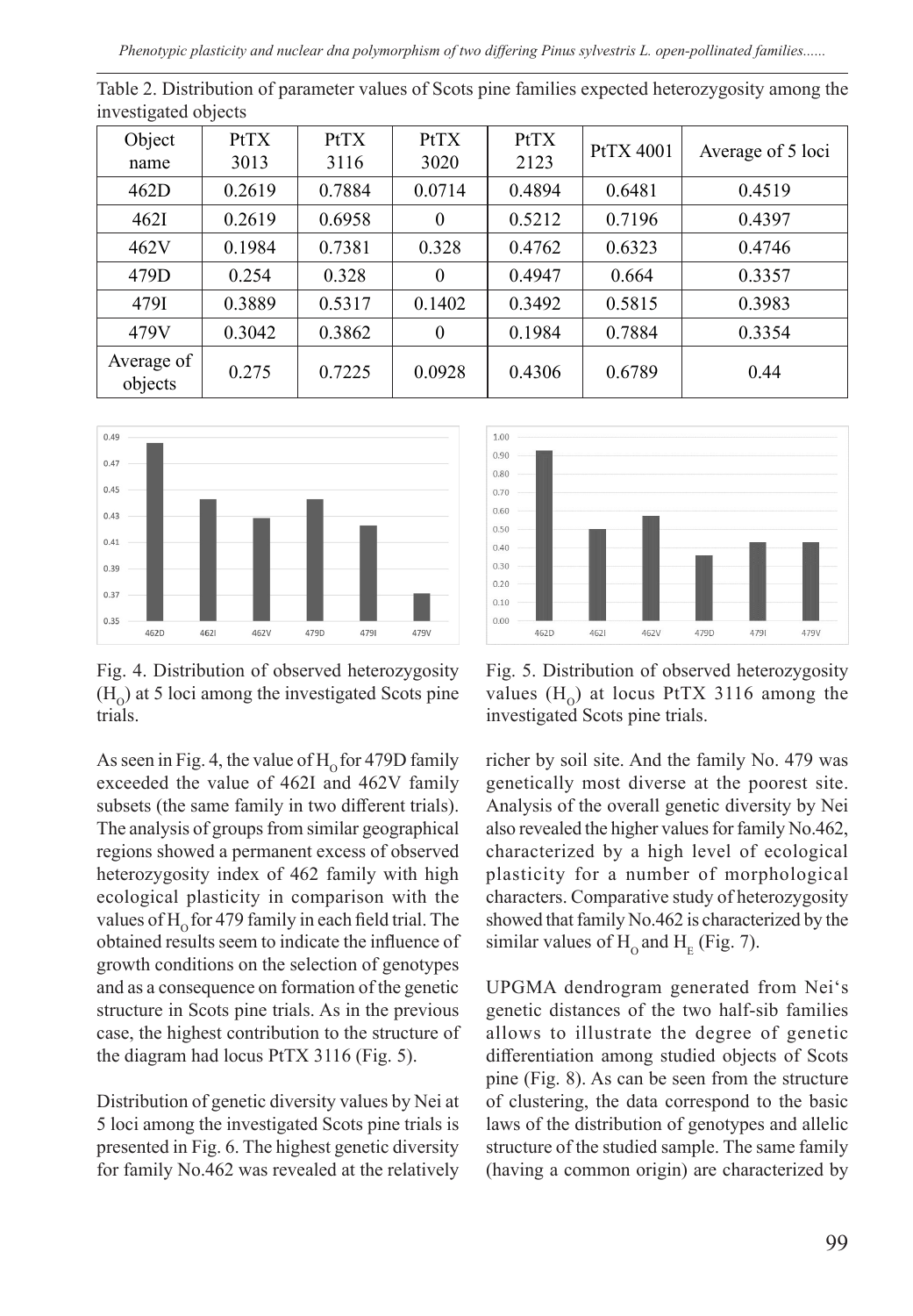the similarity of the genetic structures regardless of growing site. Investigated half-sib families formed two distinct groups. In the group of 462 family, the smallest genetic distance was observed between 462D and 462I field trials. In the same group, the highest genetic distance was observed between 462D and 462V field trials. In other group of 479 family genetic distance is larger than in 462 family group. The smallest genetic distance was observed between 479D and 479I, the highest genetic distance was observed between 479D and 479V field trials. Thus, these data indicate the dominant role of the original genetic structure present in seed lots (especially the maternal genotype) on the formation of the genetic structure of offspring in the field trial. The formation of genotypic and phenotypic structure in the field trials in a certain way is influenced by environment through natural selection.



Fig. 6. Distribution of genetic diversity values by Nei at 5 loci among the investigated Scots pine trials.



Fig. 7. Heterozygosity at 5 loci among the investigated Scots pine families.

## **DISCUSSION**

Heterozygosity is a property of the whole genome. Plasticity, however, is not, since a given genome can display remarkably distinct patterns of plasticity for the same trait exposed to different environments or for different traits measured within the same set of treatments (while total heterozygosity, of course, remains invariant) (Pigliucci 2001b). This could be one of the reasons why sometimes it is possible to find significant relationship and sometimes do not. Pigliucci (2001b) states that it is possible to find such a correlation when nonspecific plasticities are studied, that is, cases of allelic sensitivity in which the response may be affected by many genes in a nonspecific manner. Mating system and life history have major influences on the patterns of genetic variation (Hamrick & Godt 1996).

Nucleotide polymorphism is influenced by several factors including mutation, migration, selection and random genetic drift. New things can be revealed about selection when the nucleotide polymorphism are correlated with phenotypic variation. Research on sequence variation, together with work on natural phenotypic variation would be significant for revealing the genetics of adaptations of tree populations (Savolainen & Pyhajarvi 2007). The assessed degree of polymorphism allows us to have



Fig. 8. Unweighted pair group method (UPGMA) dendrogram based on Nei's genetic distances among investigated half-sib open-pollinated families of one Lithuanian *Pinus sylvestris* L. population.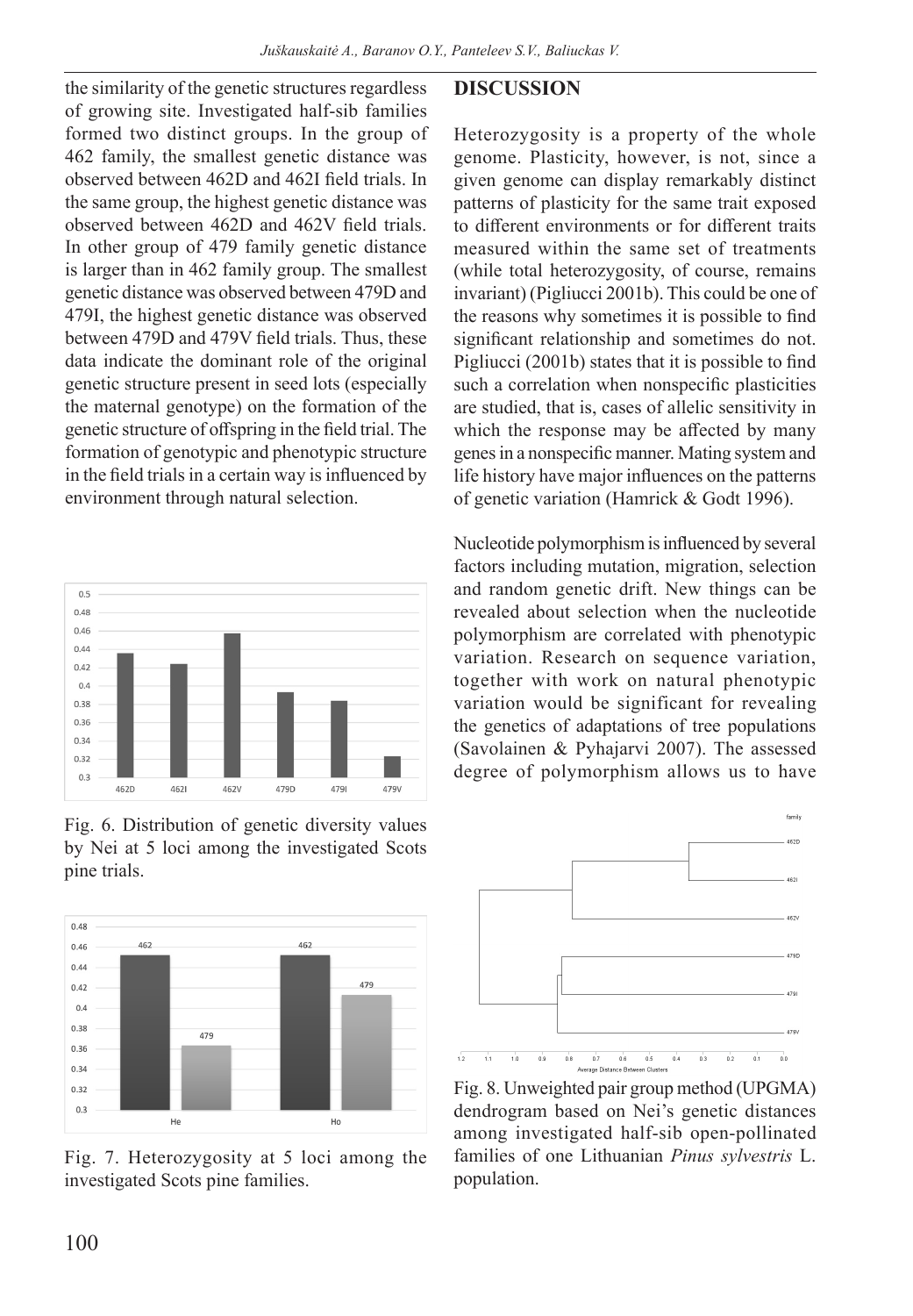good relative estimates of the variation between populations to be used in breeding and genetic resource conservation programs (Lučić et al. 2011).

Molecular genetic markers, combined with population genetic principles and concepts, can greatly facilitate programs in conservation, restoration and sustainable management of forest genetic resources (Rajora & Mosseler 2001). Wang et al. (1991) compared differentiation of populations representing three different geographic varieties of *P. sylvestris* originating from Sweden and China. They found that expected and observed heterozygosities were high and ranged between 0.165 and 0.282, and between 0.164 and 0.278 respectively. Results of their study indicate that the patterns of genetic differentiation in *P. sylvestris* are more complex than previously thought. While some geographically distant populations appear little differentiated, unexpectedly large differences may occur among adjacent populations. Kosinska et al. (2007) investigated genetic variability of Scots pine in six populations originating from Poland representing two maternal populations and their natural and artificial progenies. Expected and observed heterozygosities values in maternal and progenies populations ranged from 0.254 to 0.256 and 0.234 to 0.237, respectively. Their results indicate that the level of genetic variation in all progeny populations is similar to maternal populations.

Karhu et al. (1996) examined patterns of variation of several kinds of molecular markers. Microsatellite markers show highest variability. Microsatellite polymorphism of *P.sylvestris* in two populations revealed 11 and 6 different alleles at the microsatellite loci. They also detected very high levels of expected heterozygosity (H<sub>F</sub>  $= 0.77$ ). The average of 7.8 alleles per locus across the five polymorphic loci characterized for Scots pine was comparable to or greater than microsatellite-based genetic studies of other pines. Nine alleles per locus was observed in *P. resinosa* (Boys et al. 2005), 6 alleles per locus observed in *P. radiata* (Smith & Devey 1994), and 6.7 alleles per locus in *P. sylvestris* (Soranzo

#### et al. 1998).

The evolutionary history of *P. sylvestris* appears to have affected individual populations and localities in a heterogeneous way. The generally low level of genetic variation of *Pinus sylvestris*  results from its evolutionary processes. Eriksson (1998) summarises papers concerning pine species studies and hypothesized that a historical genetic bottleneck during the glacial episodes of the Holocene was the main reason for low polymorphism in this species. A large difference between observed and expected heterozygosity can be caused by non– random mating (e.g., inbreeding) or selection acting against certain genotypes.

The estimates of  $H_0$  and  $H_E$  for family No.462 indicate the presence of an equilibrium (Hardy-Weinberg equilibrium) of genetic structure. At the same time family have a significant excess of heterozygotes. Thus, the elimination of extreme (alternative) homozygous genotypes are likely a reflection of the process of narrowing the genetic and phenotypic diversity, and as a result reduce the plasticity of morphological traits in the family. Locus heterozygosity is related to the polymorphic nature of each locus. A high level of average heterozygosity at a locus could be expected to correlate with high levels of genetic variation at loci with critical importance for adaptive response to environmental changes (Kotzé and Muller 1994).

#### **CONCLUSIONS**

It was found that genetic polymorphism of family No.462, which has a high ecological plasticity for majority of tested traits, is significantly higher than estimated for family No.479, which showed low ecological plasticity.This result was consistent through the trials.

#### **ACKNOWLEDGEMENT**

The paper presents research findings, which have been obtained through long-term research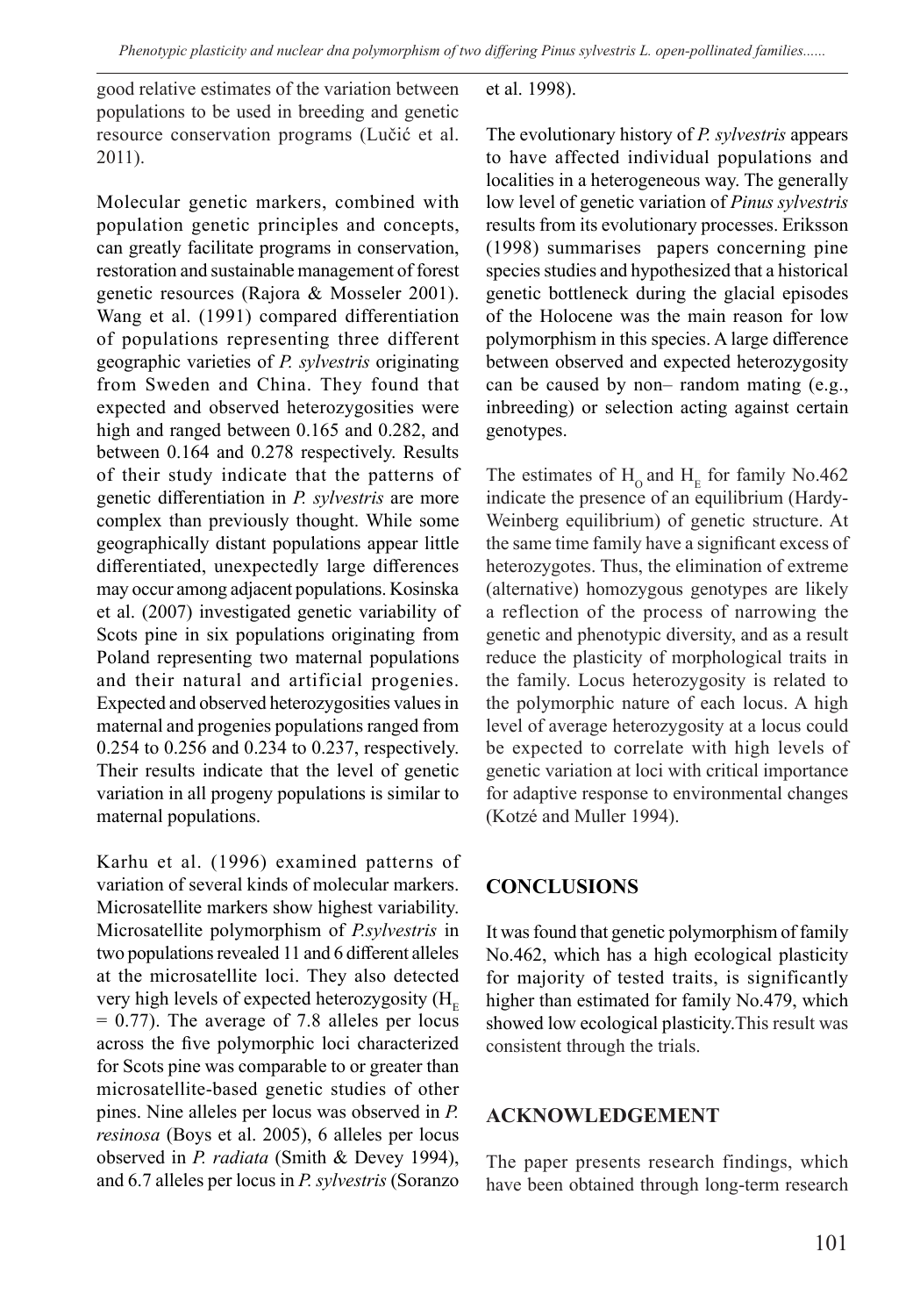programme "Genetics and purposeful change of genotypes of agricultural and forest plants" implemented by Lithuanian Research Centre for Agriculture and Forestry.

## **REFERENCES**

- Boys J., Cherry M., Dayanandan S. 2005. Microsatellite analysis reveals genetically distinct populations of Red pine. *American Journal of Botany,* 92(5): 833–841.
- Bradshaw A. D. 1965. Evolutionary significance of phenotypic plasticity in plants. *Advances in Genetics*. 13: 115–155.
- Eriksson, G. 1998. Evolutionary forces influencing variation among populations of *Pinus sylvestris*. *Silva Fennica*, 32(2): 173-184.
- Hamrick J. L. 2004. Response of forest trees to global environmental changes. *Forest Ecology and Management*. 197: 323–335.
- Hamrick J. L., M. J. W. Godt. 1996. Effects of life history traits genetic diversity in plants. *Philosophical Transactions of the Royal Society B: Biological Sciences.* 351: 1291–1298.
- Karhu A., Hurme P., Karjalainen M., Karvonen P., Kärkkäinen K., Neale D., Savolainen O. 1996 Do molecular markers reflect patterns of differentiation in adaptive traits of conifers? *Theoretical and Applied Genetics,* 93(1-2): 215-221.
- Kosinska J., Lewandowski A., Chalupka W. 2007. Genetic variability of Scots pine maternal populations and their progenies. *Silva Fennica*, 41(1) : 5-12.
- Kotzé A., Muller, G. H. 1994. Genetic relationship in South African cattle breeds. In: *Proceedings of the 5th world congress on genetics applied to livestock production, Guelph, Canada*. University of Guelph,

Guelph, Ontario, Canada. 21: 413–416.

- Lerner L. M. 1954. Genetic homeostasis. Edinburgh: Oliver and Boyd. 134.
- Lučić A., Isajev V., Rakonjac L., Ristić D., Kostadinović M., Babić V., Nikolić A. 2011. Genetic divergence of Scots pine (Pinus sylvestris L.) populations in Serbia revealed by RAPD. *Archives of Biological Sciences*,63(2): 371-380.
- Matesanz S., Gianoli E., Valladares F. 2010. Global change and the evolution of phenotypic plasticity in plants. *Annals of the New York Academy of Sciences*. 1206: 35–55.
- Nei M. 1987. Molecular evolutionary genetics. Columbia University Press, New York, USA. 512.
- Pigliucci M. 2001(b). Phenotypic Plasticity: Beyond Nature and Nurture. Baltimore: Johns Hopkins University Press. 328.
- Pigliucci M. 2001a. Environmental Heterogeneity: Temporal and Spatial. Published Online: 19 APR. Wiley online library. 1-7. URL: http:// onlinelibrary.wiley.com/doi/10.1038/npg. els.0001766/full
- Rajora O. P., Mosseler A. 2001. Molecular markers in sustainable management, conservation, and restoration of forest genetic resources. In: Müller-Starck G., Schubert R. (eds.): Genetic Response of Forest Systems to Changing Environmental Conditions Forestry Sciences Vol. 70. London. Pp. 187-202.
- Savolainen O., Pyhajarvi T. 2007. Genomic diversity in forest trees. *Current Opinion in Plant Biology*. 10(2): 162–167.
- Schlichting C. D. 1986. The evolution of phenotypic plasticity in plants. *Annual Review of Ecology and Systematics,* 17:667- 693.